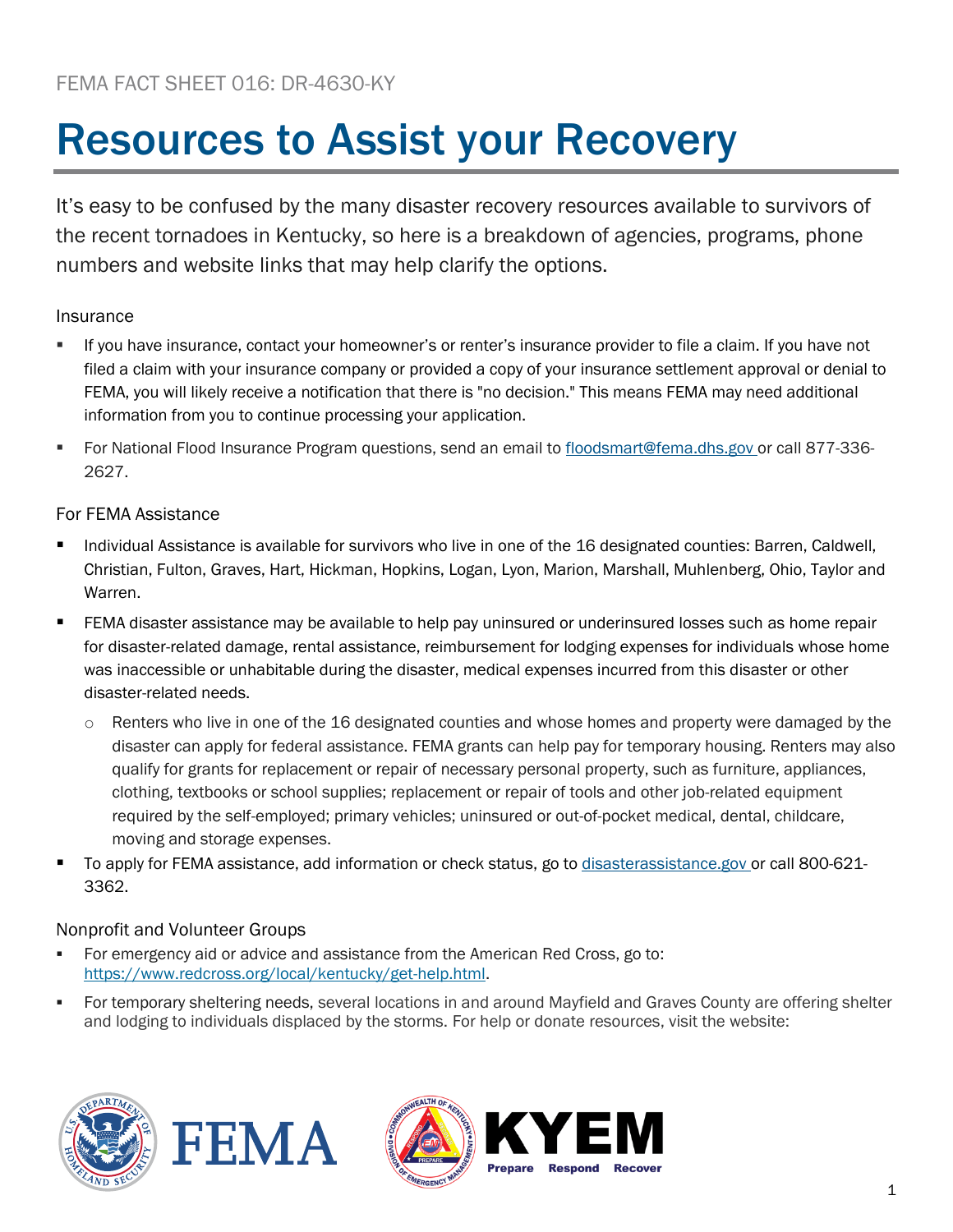[http://www.mayfieldstrong.com/tornado-relief-updates/,](http://www.mayfieldstrong.com/tornado-relief-updates/) or call (270) 727-5114. The hotline hours are 8:30 a.m. to 4:30 p.m. daily. Voicemails are monitored. For emergencies, call 911.

▪ Kentucky State Parks are providing emergency shelters to displaced families affected by the tornadoes. For emergency housing, contact your local emergency management office to request lodging. Parks staff can assist walk-ins as they arrive at the park. Families are eligible for housing and food services for up to 4 weeks. Please note all locations are near or at capacity. For locations, visit the website at [tah.ky.gov.](https://tah.ky.gov/Pages/Home.aspx)

## Offers of Assistance

Whether it's volunteering to clean up debris, donating goods and services, or providing shelter, if you are an individual or organization wishing to help in Western Kentucky, Kentucky Emergency Management has set up a portal to accept offers of assistance. Individuals and organizations should visit: [https://survey123.arcgis.com/share/384783e1c9fe4c2584743a671d6b0b2b.](https://survey123.arcgis.com/share/384783e1c9fe4c2584743a671d6b0b2b)

## Power Outages and Safety

- Always assume any down wire is energized and call for help immediately.
- LG&E customers can report downed lines by calling 502-589-1444 or 800-331-7370 (fast path 1-1-2).
- KU/ODP customers can call 800-981-0600 (fast path 1-1).

## Economic Recovery

- Small Business Administration: Applicants (businesses, most private non -profits, homeowners and renters) for low-interest disaster loan may apply online, receive additional disaster assistance information and download applications at [https://disasterloanassistance.sba.gov/.](https://disasterloanassistance.sba.gov/) Applicants may also call SBA's Customer Service Center at (800) 659-2955 or email [disastercustomerservice@sba.gov](mailto:disastercustomerservice@sba.gov) for more information on SBA disaster assistance.
	- o Individuals who are deaf or hard-of-hearing may call 800-877-8339.
	- $\circ$  Completed applications should be mailed to U.S. Small Business Administration, Processing and Disbursement Center, 14925 Kingsport Road, Fort Worth, TX 76155.
- **EXECT Agricultural Producers: For loans and grants please contact Farm Services Agency to recover from losses,** visit [https://www.farmers.gov/recover/disaster-tool#step-1.](https://gcc02.safelinks.protection.outlook.com/?url=https%3A%2F%2Fwww.farmers.gov%2Frecover%2Fdisaster-tool%23step-1&data=04%7C01%7Csusheel.kumar%40sba.gov%7C599ac945fcae461af0b708d96d91b9b6%7C3c89fd8a7f684667aa1541ebf2208961%7C1%7C1%7C637661294922139511%7CUnknown%7CTWFpbGZsb3d8eyJWIjoiMC4wLjAwMDAiLCJQIjoiV2luMzIiLCJBTiI6Ik1haWwiLCJXVCI6Mn0%3D%7C1000&sdata=iIpNRgzd%2BlLUdrusO51%2B%2BpzqMnveH%2BK7t%2FZOeSyG78A%3D&reserved=0)
- **EXECT** Insurance: For individual or business insurance questions related to tornado relief, go here: DEPARTMENT OF [INSURANCE \(ky.gov\).](https://insurance.ky.gov/PPC/newstatic_info.aspx?static_id=654) [\[https://insurance.ky.gov/PPC/newstatic\\_info.aspx?static\\_id=654\]](https://insurance.ky.gov/PPC/newstatic_info.aspx?static_id=654)
- Disaster Fraud: Call the state's Natural Disaster Fraud Hotline to report fraud related to the tornadoes and storms in Western and Central Kentucky. But first gather as many details as possible about the suspected fraud, including details on how and where the suspected fraud occurred. To report a scam, visit [ag.ky.gov/pricegouging](https://ag.ky.gov/pricegouging) (suspected price gouging) and [ag.ky.gov/scams](https://ag.ky.gov/scams) (scams). Or call (502) 696-5485.

#### Disaster Legal Services

▪ A toll-free legal-aid helpline is now available to connect low-income, elderly and other vulnerable survivors to free legal services in the 16 counties designated for FEMA Individual Assistance.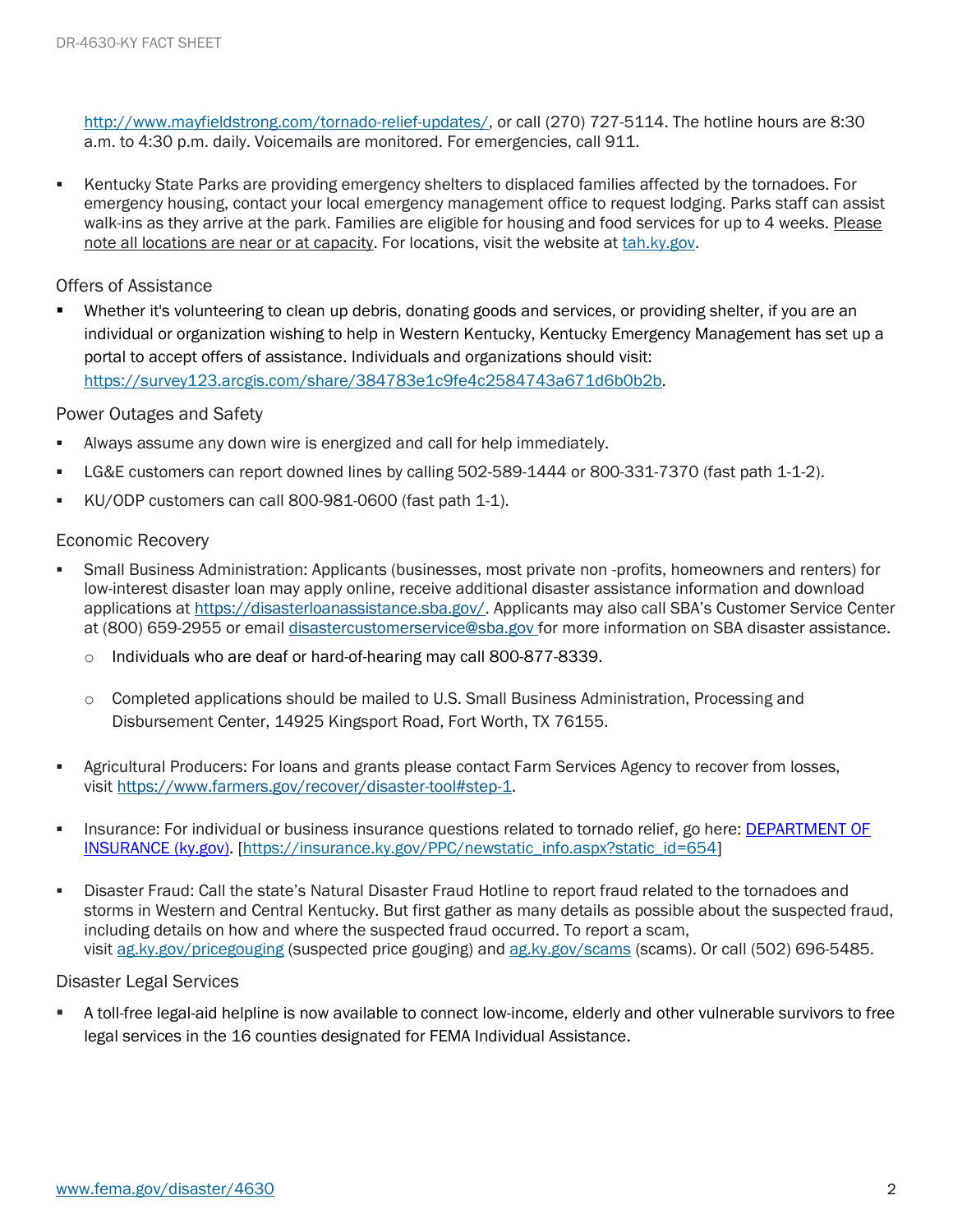- **EXECT** Services may include: helping to secure FEMA assistance and other benefits, insurance claims, repair contract, help with wills and other legal documents, consumer protection issues and assistance with landlord or tenant problems and threats of foreclosure.
- Call the helpline at 877-782-4219, 9 a.m. to 3 p.m., Monday through Friday. Messages may be left at all times. Callers need to say they are seeking tornado-related help and include the county where they are located and the nature of the legal issue.

#### Health and Additional Resources

- The Emergency Prescription Assistance Program (EPAP) is a federal program managed by the Department of Health and Human Services, which provides an efficient way for community pharmacies to process claims for prescription medications, vaccines, limited medical supplies and limited durable medical equipment (DME) provided to survivors of the Dec. 10 storms and tornadoes. Claims for individuals with private insurance, such as an individual health insurance policy or employer-sponsored coverage, public insurance, such as Medicare, Medicaid, or other third-party coverage, are not eligible for payment under the EPAP.
	- $\circ$  Eligible individuals must have a new prescription from a licensed health care practitioner, a current prescription bottle, a prescription phoned in by a licensed health care practitioner or proof of an existing prescription to receive a prescription fill, vaccines, medical supplies (e.g., diabetic supplies) and durable medical equipment (e.g., canes, walkers, wheelchairs, and crutches).
	- o People who live within the counties of the defined Kentucky Severe Storm disaster area, and do NOT have any form of prescription insurance, should call the EPAP enrollment hotline at 855- 793-7470. For more information and to find an enrolled pharmacy near you, visit <http://www.phe.gov/EPAP>
- Kentucky participants in SNAP, the Supplemental Nutrition Assistance Program, can call the Department for Community Based Services (DCBS) at 855-306-8959 or visit their county's DCBS office to request replacements for food lost due to the storms or related power outages.

Kentucky SNAP participants residing in the following counties may use benefits to purchase hot foods through Jan. 17, 2022: Adair, Allen, Barren, Butler, Caldwell, Calloway, Carlisle, Casey, Christian, Crittenden, Daviess, Edmonson, Fulton, Graves, Green, Hancock, Hardin, Hart, Hickman, Hopkins, Larue, Livingston, Logan, Lyon, Marion, Marshall, McClean, McCracken, Metcalfe, Muhlenberg, Ohio, Simpson, Taylor, Todd, Trigg, Warren and Webster. Typically, hot foods cannot be bought using SNAP benefits. SNAP authorized retailers have been notified of the approval that allows for this exception. For more information, please visit the following website: [https://kynect.ky.gov/benefits/s/snap-program.](https://kynect.ky.gov/benefits/s/snap-program?language=en_US)

- For additional state resources, go to [https://governor.ky.gov/tornadoresources.](https://governor.ky.gov/tornadoresources)
- For information on Kentucky's recovery from the tornadoes, visit [fema.gov/disaster/4630.](https://www.fema.gov/disaster/4630) Follow FEMA on Twitter at [FEMA Region 4 \(@femaregion4\) / Twitter](https://twitter.com/femaregion4) and at [facebook.com/fema.](http://www.facebook.com/fema)

#### # # #

*FEMA's mission is helping people before, during, and after disasters.*